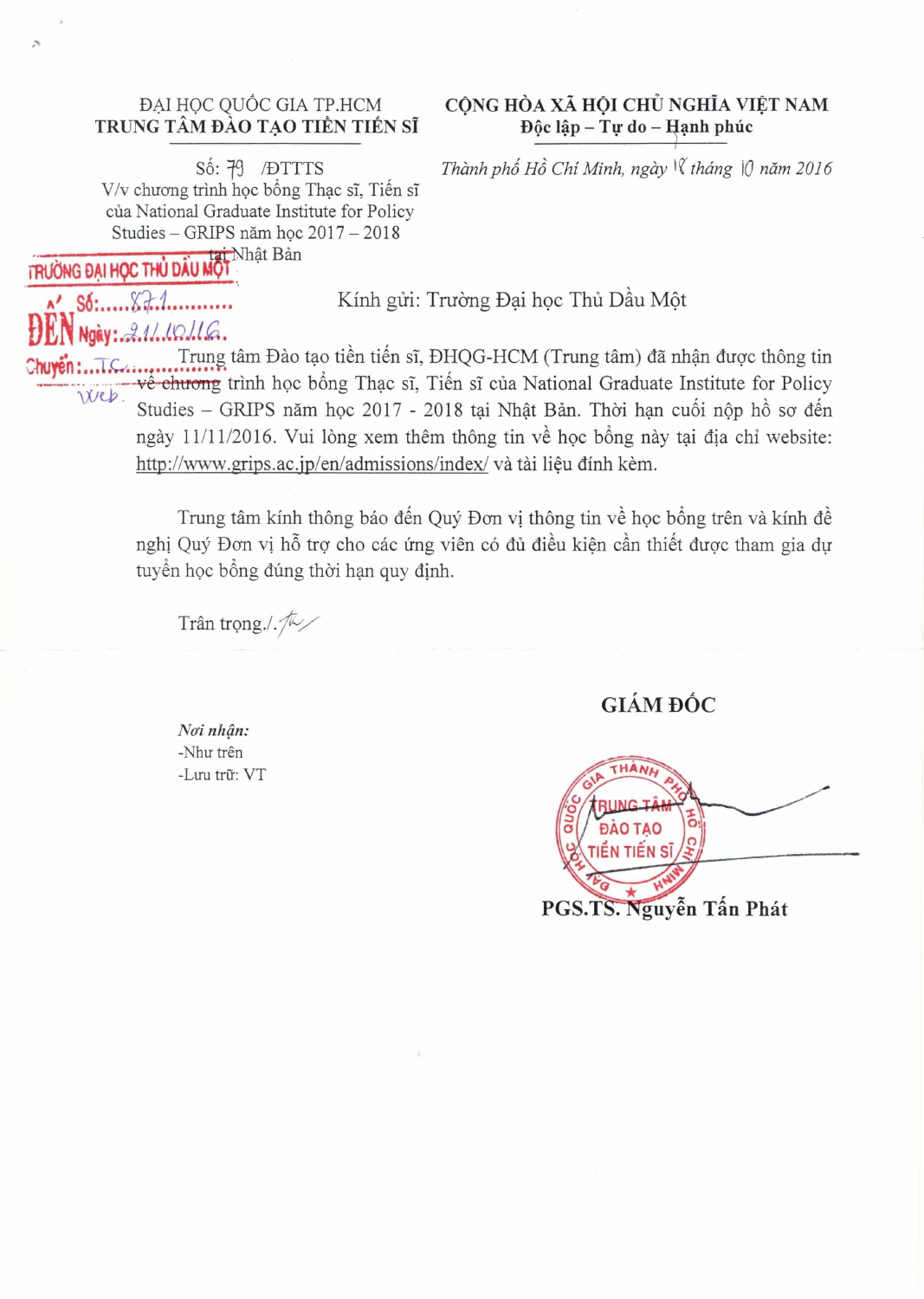*Gateway to \.") Global Leadershi*  GRIPS

### **Online Applications for Fall 2017 Admissions Open**

**GRIPS Now** ACCEPTS ONLINE **APPLICATIONS** for the Fall 2017 Admissions. Ideal candidates for our Master's programs are mid-career professionals with strong leadership potential presently working in national or local governments and international organizations.

We also welcome applicants with strong academic abilities and the desire to be professional policy analysts or pursue an academic career, especially in our Ph.D. programs.

Full scholarships are available for exceptionally qualified candidates.

Applications for the following programs must be made **ONLINE DIRECTLY TO GRIPS.** 

#### Master's Programs

- One-year Master's Program of Public Policy (MP1)
- Two-year Master's Program of Public Policy (MP2)
- Macroeconomic Policy Program (MEP externally funded or self-financed applicants)
- Public Finance Program (PF)

#### 5-Year Ph.D. Programs

- •GRIPS Global Governance Program (G-cube)
- •Policy Analysis Program (PA)

#### 3-Year Ph.D. Programs

- Public Policy Program
- Security and International Studies Program
- State Building and Economic Development Program
- Science, Technology and Innovation Policy Program

#### **APPLICATION DEADLINES**

For applicants wishing to be considered for a scholarship through GRIPS November 11, 2016: MP1; MP2; Ph.D. programs February 17, 2017: PF

For self-financed or externally funded applicants November 11, 2016: MP1; MP2; MEP (early notification) & Ph.D. Programs February 17, 2017: PF (early notification) May 15, 2017: all master's programs (regular notification)

For full details and deadlines of ALL our programs please check the Admissions Office website: http://www.grips.acjp/en/admissions/index/

**INQUIRIES**  GRIPS Admissions Office admissions@grips.ac.jp





R I D C NATIONAL GRADUATE INSTITUTE FOR POLICY STUDIES